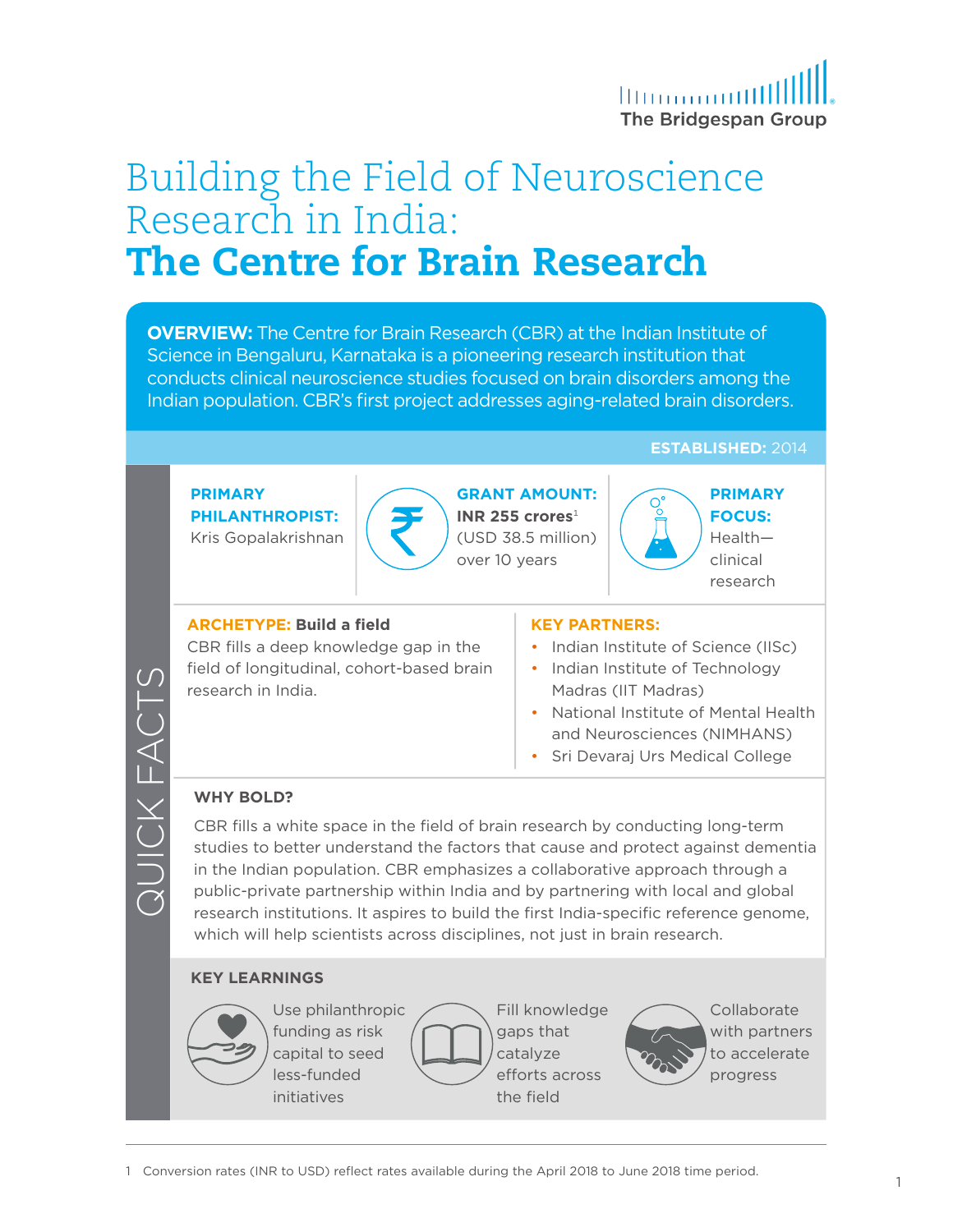### THE OPPORTUNITY FOR IMPACT

As India's population continues to grow, the country is wrestling with a sprawling health burden: escalating neurological disorders.

It is estimated that more than 30 million Indians are living with some type of neurological disorder, such as epilepsy, stroke, and tremors, a number which has steadily been rising in recent years.<sup>2</sup> For example, while the overall rate of stroke in developing countries has declined by more than 40 percent over the past four decades, India's stroke incidence has doubled, affecting approximately 1.8 million people annually.<sup>3</sup>



Another worrisome trend is the rising incidence of dementia, a neurodegenerative disorder that causes loss of cognitive function. Alzheimer's Disease International estimates that as of 2015, about 4.1 million Indians, roughly 5 percent of the country's population of individuals 60 years and older, are living with dementia, for which there is no effective cure.<sup>4</sup> By 2030, the number could double to 8 million, partly because India's elderly population is growing faster than the country's total population.<sup>5</sup>

In India, clinicians have found that fighting dementia is especially challenging. Large swathes of India's population are unaware of its various forms, including Alzheimer's and Parkinson's disease, and their related risk and protective factors. Among this population, memory loss and brain degeneration, two of dementia's

most profound symptoms, are viewed as inevitable signs of aging. As a result, significant portions of the country's dementia cases remain undiagnosed and untreated.

In the context of India's growing incidence of neurological disorders, the quantum of investment in scientific research in the country is particularly sobering. Whereas countries like China, South Korea, and the United States invest 2 to 4 percent of their GDP in research every year, India only invests about 0.8 percent of its GDP in scientific research.<sup>6</sup> Of the research that is pursued, few projects, if any, are large scale and longitudinal in nature. Rather, the bulk of research is funded by short-term government grants, typically lasting three to five

<sup>2</sup> M Gourie-Devi, "[Epidemiology of neurological disorders in India: Review of background, prevalence and](http://www.neurologyindia.com/article.asp?issn=0028-3886;year=2014;volume=62;issue=6;spage=588;epage=598;aulast=Gourie-Devi)  [incidence of epilepsy, stroke,](http://www.neurologyindia.com/article.asp?issn=0028-3886;year=2014;volume=62;issue=6;spage=588;epage=598;aulast=Gourie-Devi) *Parkinson's disease* and tremors," *Neurology India*, Vol. 62, Issue 6, (2014): 588-589. (Abstract)

<sup>3</sup> Lipilekha Patnaik, Himanshu Sekhar Sahoo, and Trilochan Sahu, ["Awareness of the warning symptoms and risk](https://www.ncbi.nlm.nih.gov/pmc/articles/PMC4683904/)  [factors of stroke among adults seeking health care from a rural hospital of India](https://www.ncbi.nlm.nih.gov/pmc/articles/PMC4683904/)," *Annals of Indian Academy of Neurology*: 18(4) (2015 Oct-Dec): 487–488.

<sup>4</sup> Martin Prince, Anders Wimo, Maëlenn Guerchet, Gemma-Claire Ali, Yu-Tzu Wu, Matthew Prina, *[World Alzheimer](https://www.alz.co.uk/research/WorldAlzheimerReport2015.pdf)  [Report 2015 The Global Impact of Dementia An analysis of prevalence, incidence, cost and trends](https://www.alz.co.uk/research/WorldAlzheimerReport2015.pdf)*, Alzheimer's Disease International, (August 2015): 25.

<sup>5</sup> Ibid: 22.

<sup>6</sup> "[India's R&D spend stagnant for 20 years at 0.7% of GDP,](https://economictimes.indiatimes.com/news/economy/finance/indias-rd-spend-stagnant-for-20-years-at-0-7-of-gdp/articleshow/62697271.cms)" *The Economic Times*, January 29, 2018.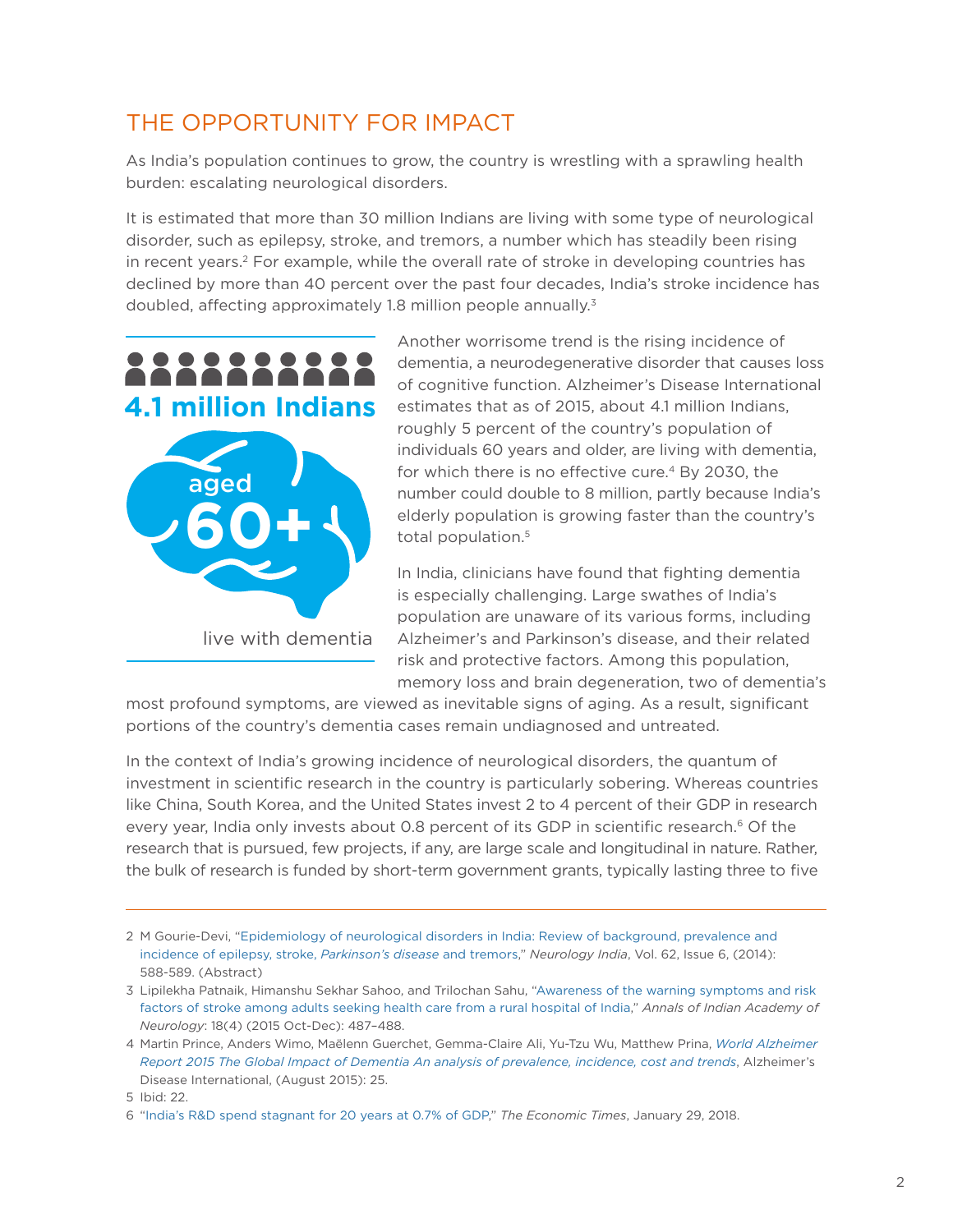years. As a result, India lacks foundational research infrastructure, such as a comprehensive neuroscience data repository, which would serve as a critical resource for future investigations into brain function and genomics. Whereas India has yet to complete a wide-scale genome mapping project, countries such as the United States, United Kingdom, and Japan initiated this type of research in the early 1990s.

**"** I am hopeful that this investment will trigger of investment will trigger other people to contribute to [health] research.<sup>33</sup>

Kris Gopalakrishnan

One of India's biggest challenges in its fight against neurodegenerative diseases is to fill this gap in knowledge. Only then will India be able to improve the quality of life of its growing population of aging citizens by developing better preventative and treatment strategies for dementia.

### A BOLD INVESTMENT IN BRAIN RESEARCH

In 2014, Kris Gopalakrishnan, the former executive vice chairman of Infosys, one of the country's largest IT companies, worked with faculty at the Indian Institute of Science (IISc) to launch the Centre for Brain Research (CBR), whose purpose is to address this critical knowledge gap. CBR is the result of a unique partnership between the public and private sectors. Mr. Gopalakrishnan privately funds CBR, which is an autonomous institution situated in the Bengaluru-based campus of IISc, one of India's premier higher education institutions. CBR's founding also set a new philanthropic benchmark, as Mr. Gopalakrishnan's donation is the largest investment by an individual in scientific research in India's history.





"I am hopeful that this investment will trigger other people to contribute to [health] research," says Mr. Gopalakrishnan. "It is an area that I am very passionate about and it is something we need as a nation."

Faculty at CBR conduct clinical research, with a current focus on understanding how the human brain ages and whether novel therapies can be developed to prevent brain degradation. As Mr. Gopalakrishnan puts it, "We are going to make an impact in India by addressing a looming question: 'How do we take care of our elderly people?'" In the long run, Mr. Gopalakrishnan is hopeful that through CBR's work a cure for Alzheimer's disease may one day be developed.

CBR is unlike other Indian research institutions as it focuses on long-term, longitudinal research projects. It aims to build a foundational brain research infrastructure that is specific to India by collecting clinical data from a large and diverse population of Indian research participants. A fully evolved infrastructure, CBR faculty argue, will enable long-term research initiatives related to the human brain, such as investigations that aim to identify indicators of dementia and factors that might prevent or delay the disorder's onset.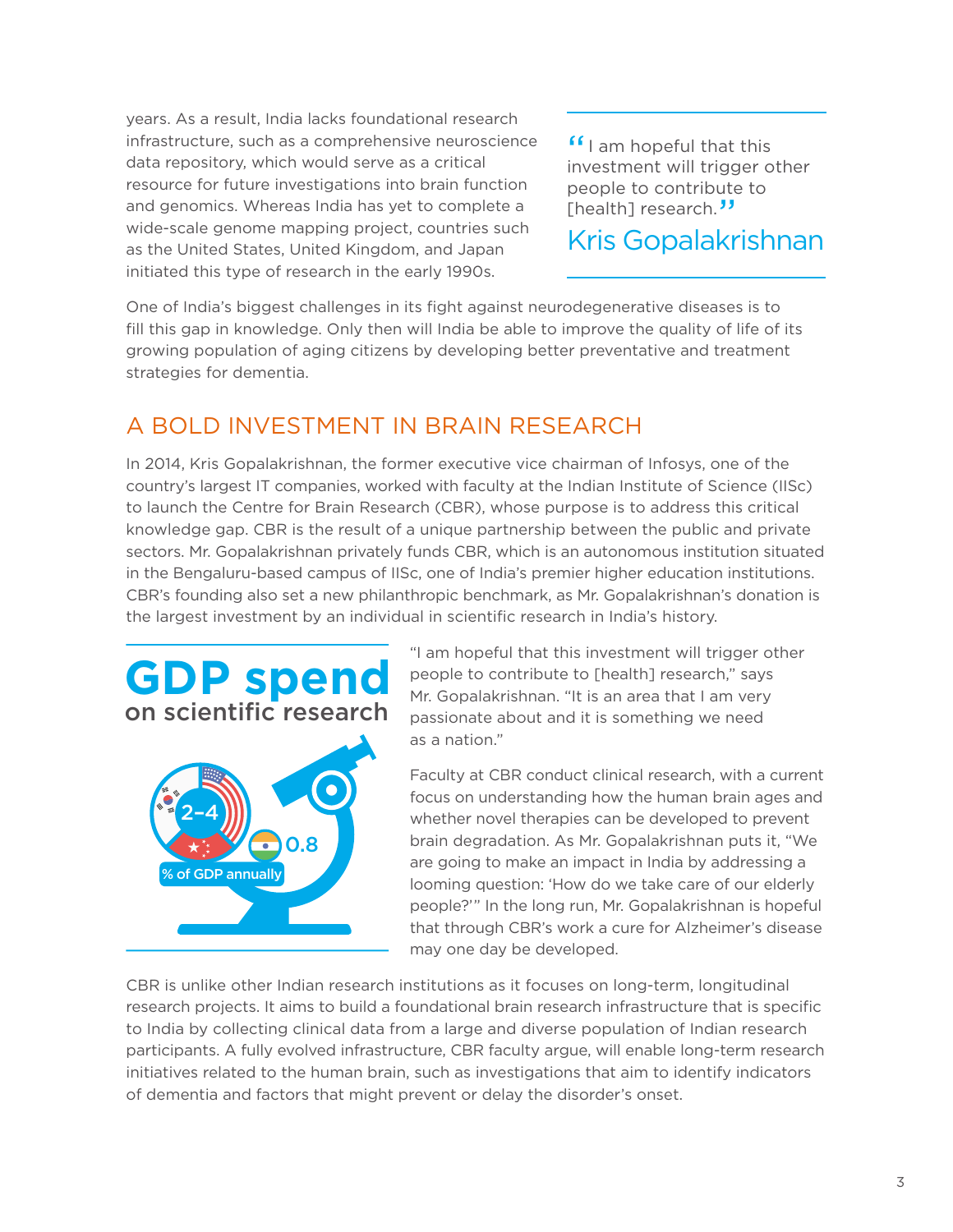With the exception of the Centre for Neuroscience at IISc, which is conducting a small research project that longitudinally tracks an urban cohort of 500 individuals, no other institution in the country focuses on long-term, cohort-based research projects designed to better understand how the brain ages. Thus, CBR acts as a "field builder": an intermediary that aims to fill knowledge gaps in the field of neuroscience research that are specific to India, contribute to India's science infrastructure, and thereby enable real progress towards reversing the rate of neurological disorders in the country.

"We are looking at a goal that is global, ambitious, and audacious: a cure for Alzheimer's. That is a big ask," says Mr. Gopalakrishnan. "We are also demonstrating that India can conduct world-class research. And because of our traditional knowledge of Ayurveda, yoga, meditation, and our multilingual capabilities, we are contributing unique knowledge to solving the problem, which could interest others in working with us."

<sup>"</sup> We are looking at a goal<br>that is global ambitious that is global, ambitious, and audacious: a cure for Alzheimer's. That is a big ask."

Kris Gopalakrishnan

In addition to funding clinical brain research at CBR, Mr. Gopalakrishnan is also funding six chair professorship positions over the next 10 years—three each at IISc and the Indian Institute of Technology Madras (IIT Madras), another of India's leading higher education institutions. These chair professors are global leaders in brain research and are responsible for forming research cohorts—comprised of faculty and students at each institution—that pursue brain-related multidisciplinary research initiatives. The chair professorship cohorts conduct computational brain research that focuses on using advanced technology to understand basic brain architecture and function. Mr. Gopalakrishnan hopes that this research will result in the development of cutting edge technology and computing methods that could be commercialized, as well as significantly inform CBR's research pursuit of finding a cure for Alzheimer's.

### HOW THE INITIATIVE CAME TO LIFE

Mr. Gopalakrishnan's decision to invest in neuroscience stemmed from his interest in brain function and his desire to contribute to the development of India's basic research ecosystem. His belief that private actors have a role to play in spurring the sector was another motivator. "Of the 0.8 percent of GDP that India invests in scientific research annually, only 0.2 percent comes from philanthropy," he says. "If this is to change, I need to walk the talk and invest in research myself. India has the institutions and the talent we just need the funding in order to develop the field."

Once he decided to fund the establishment of CBR in Bengaluru, Mr. Gopalakrishnan consulted with faculty from IISc and identified two key gaps in clinical research in India. First, India lacks sufficient data on genomics and the prevalence of neurodegenerative diseases, like Alzheimer's and Parkinson's. Second, there is insufficient understanding around risk and protective factors, and therapies that can preserve cognitive functions through early diagnosis and intervention. Through its research, CBR aims to narrow both gaps.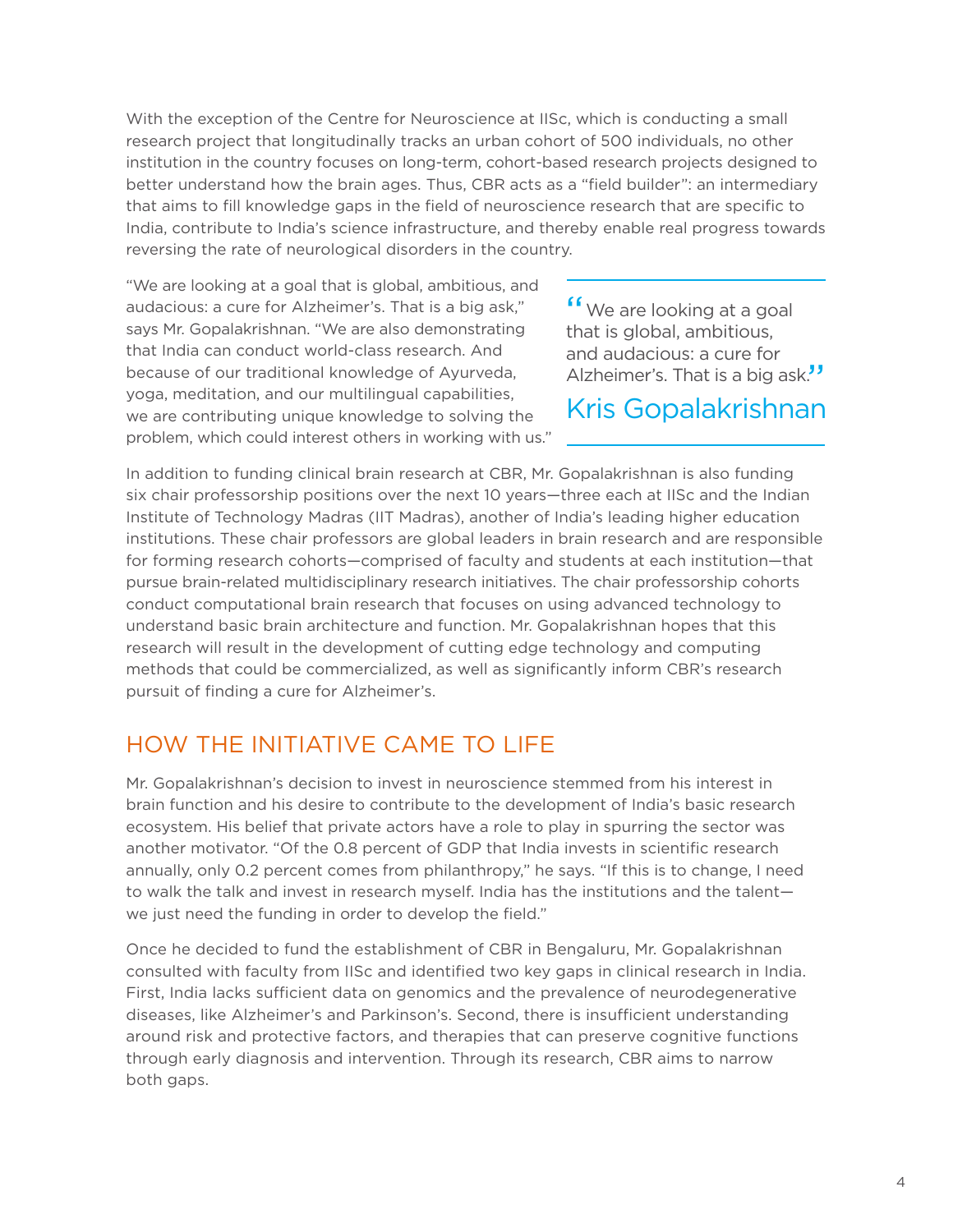Mr. Gopalakrishnan's conception of CBR's work also involved establishing collaborative partnerships with local and international research and medical institutions. The goals of these collaborations are to: gain technical support, ensure that CBR adheres to global scientific standards, and promote knowledge sharing by and with international research institutions. "If India collaborates with the rest of the world, we can jump-start research in the country," says Mr. Gopalakrishnan. "It is a sunrise sector for India."7

<sup>"</sup> If India collaborates with the rest of the world we can the rest of the world, we can jump-start research in the country. It is a sunrise sector for India."

### Kris Gopalakrishnan

### HOW THE INITIATIVE WORKS

Mr. Gopalakrishnan funds CBR's research programs through the Pratiksha Trust, which will provide INR 225 crores (USD 34 million) over 10 years. The Trust has also committed an additional INR 30 crores (USD 4.5 million) to construct a purpose-built facility for CBR, which will be completed by 2019 on the IISc campus.



the IlSc campus

Currently, CBR is engaging in two noteworthy research efforts, SANSCOG (Srinivasapura Ageing Neuro Senescence and Cognition) and Genome India, led by three faculty members (Dr. Ganesh Chauhan, Dr. Bratati Kahali, and Dr. Smitha Karunakaran) and a director who oversees the institution (Dr. Vijayalakshmi Ravindranath).

Over the course of 20 years, SANSCOG seeks to collect biological, genetic, and behavioral data from 10,000 individuals over the age of 45. Research participants all live in Srinivasapura Taluk, in Karnataka's Kolar district. Given the initiative's broad scope, SANSCOG researchers are partnering with the National Institute of Mental Health and Neurosciences (NIMHANS), which has deep relationships with the local government and community stakeholders, and plays a vital role in overseeing field research logistics and codeveloping research protocol. CBR also collaborates with the Sri Devaraj Urs Medical College, which provides medical services to the study's participants.

SANSCOG represents the kind of long-term initiative that is essential for building an infrastructure that can enable further scientific research. Because the project focuses on middle-aged people living in rural areas instead of cities, it may surface unique risk and protective factors for dementia among the bulk of India's aging rural population.

<sup>7</sup> Raghu Krishnan, ["By getting into brain research, we gain and so does the world](http://www.rediff.com/business/interview/interview-by-getting-into-brain-research-we-gain-and-so-does-the-world/20160105.htm): S Gopalakrishnan," *Business Standard*, January 05, 2016.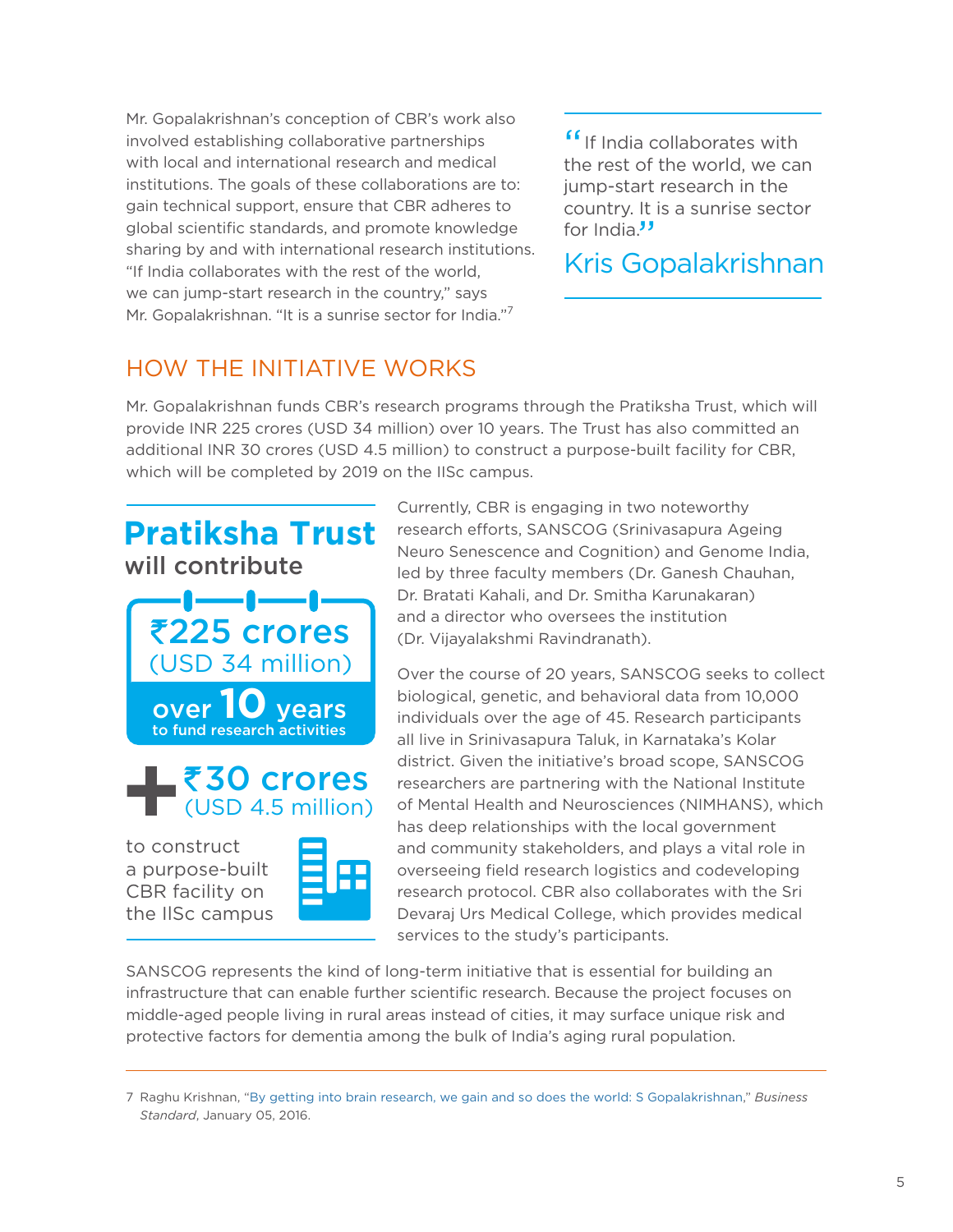The SANSCOG data repository will allow CBR researchers to identify various biological and lifestyle factors that could indicate the potential risk of developing dementia. With this information, researchers could develop experimental interventions aimed at treating and mitigating dementia's effects, and even preventing or delaying its onset. The project also aims to enhance the government's and the media's awareness of general healthcare issues associated with aging in rural communities, as well as help clinicians identify and treat other disorders that may be revealed during medical examinations, especially when they are still in their early stages.

CBR is spearheading its second project, Genome India, in partnership with 16 other research institutions. As its name implies, the project aims to develop an India-specific reference genome, which seeks to provide a good approximation of much of an average Indian's DNA. Researchers from CBR and its partner institutions are collecting genetic data from at least 1,000 individuals across India, in order to represent the country's diverse ethnic makeup. Once the reference genome is developed, scientists around the world can use it to conduct genetic research that specifically applies to the Indian population. A reference genome will also significantly reduce the cost of researching how genetics give rise to a variety of chronic diseases that affect people living on the Indian subcontinent.



Kris Gopalakrishnan (fourth from left) signs a memorandum of understanding with IISc, initiating the construction of a dedicated CBR facility on the Institute's campus. Dr. Vijayalakshmi Ravindranath (fifth from left) serves as the director of CBR. (Photo: CBR)

### PROGRESS AND RESULTS

Given CBR's focus on long-term research and its establishment three years ago, it is too early to measure results. However, CBR has made progress on defined milestones such as designing and launching the SANSCOG project. In its first year, CBR formed partnerships with NlMHANS and Sri Devaraj Urs Medical College and secured government support for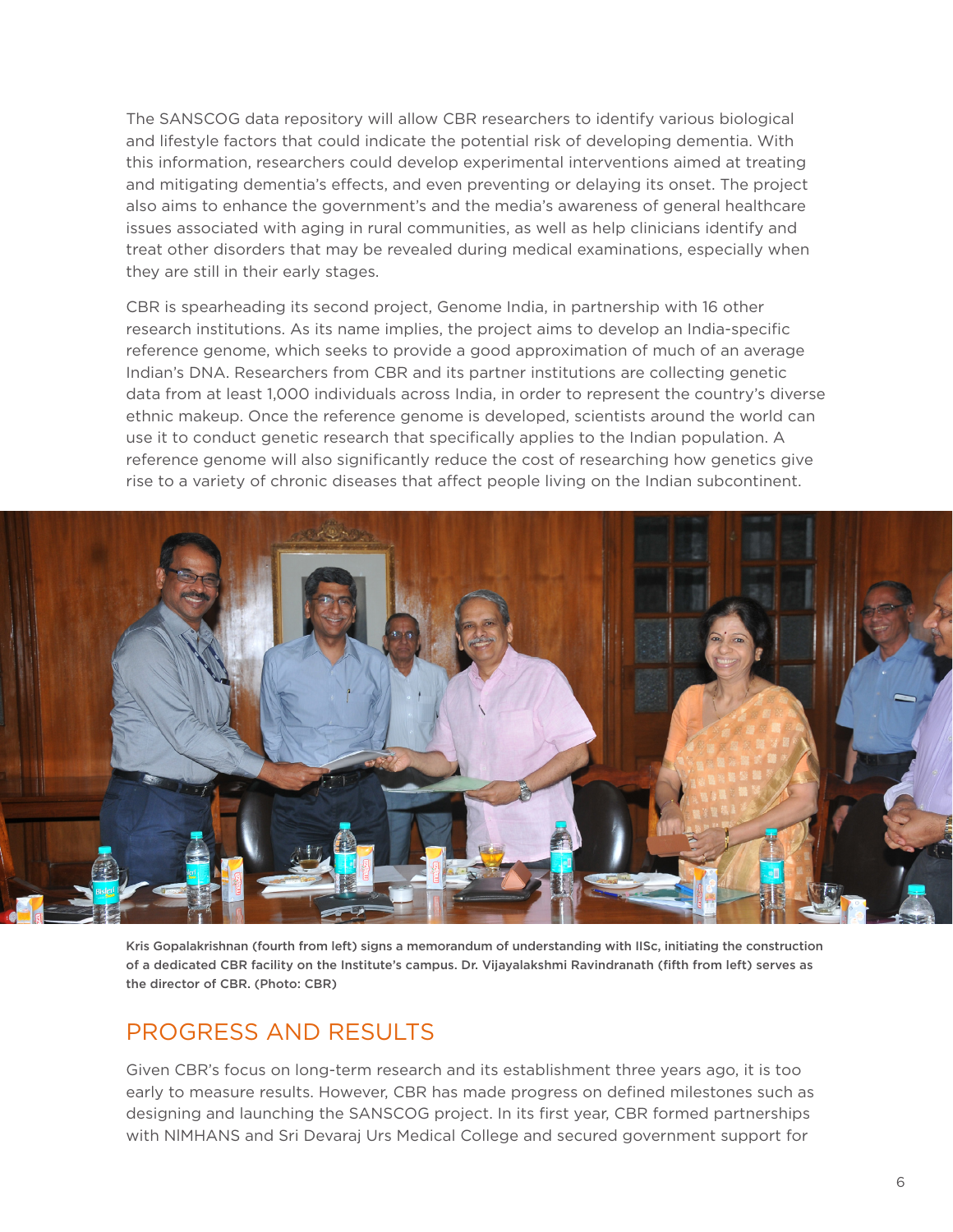its research activities in Kolar, Karnataka. SANSCOG researchers also recruited participants for the 20-year program and comprehensively assessed the first batch through physical and cognitive tests with the support of medical doctors from NIMHANS. Genome India is also in its early stages; to date, CBR has attracted dedicated research partners across the country, such as the Rajiv Gandhi Centre for Biotechnology in Kerala and the Institute of Bioresources and Sustainable Development in Manipur, and is working with them to develop data collection protocol.

Notwithstanding its progress, CBR is encountering some recruiting challenges. Chief among them is the shortage of highly qualified science research staff in India, especially compared with the United States and Europe. CBR faculty members indicated that many accomplished Indian researchers prefer to work abroad, rather than in India, due to higher funding and better infrastructure. CBR is also finding it difficult to attract enough medical doctors to help the SANSCOG team collect biological data, as many prefer careers in providing critical medical care than in conducting research.

An International Scientific Advisory Board comprised of leading neuroscience researchers advises CBR on critical aspects of the project such as data collection and analysis. CBR faculty disseminate their research findings in peer-reviewed science journals and at international conferences. For example, in February 2018, faculty at the IISc Centre for Neuroscience and CBR coauthored a paper that was published in the *Journal of Neuroscience*, indicating a possible biomarker for Alzheimer's.

### LOOKING TO THE FUTURE

The CBR team's first challenge is to identify risk factors that signal the onset of dementia and protective factors that might delay or even prevent it. If researchers succeed on that front, they then plan to develop and test experimental therapies aimed at reducing dementia's burden on the Indian population in collaboration with the chair professorship research cohorts at IISc and IIT Madras.

To achieve this, CBR's leaders aim to recruit more faculty and initiate new research studies (apart from SANSCOG and Genome India). What is clear is that any future study design will continue to be longitudinal and cohort-based. To finance future projects and secure collaborations to further brain research in India, CBR is also looking to secure additional funding streams that deepen Mr. Gopalakrishnan's investment. CBR is expecting to receive additional funding through Tata Trusts' Elderly Care, Wellness and Engagement Programme, which provides monetary support to initiatives that aim to improve the quality of life of elderly people.

## LEARNINGS TO DATE

**Use philanthropic funding as risk capital to seed less-funded initiatives.** Philanthropic capital has the potential to be flexible and risk tolerant, and can therefore support initiatives that might be overlooked by other funding sources. Mr. Gopalakrishnan put his philanthropy to work in an area that neither the public nor corporate sectors have fully embraced: he is privately funding long-term brain research. Unlike public research funding, which is typically supported by comparatively short-lived grants, Mr. Gopalakrishnan's 10-year